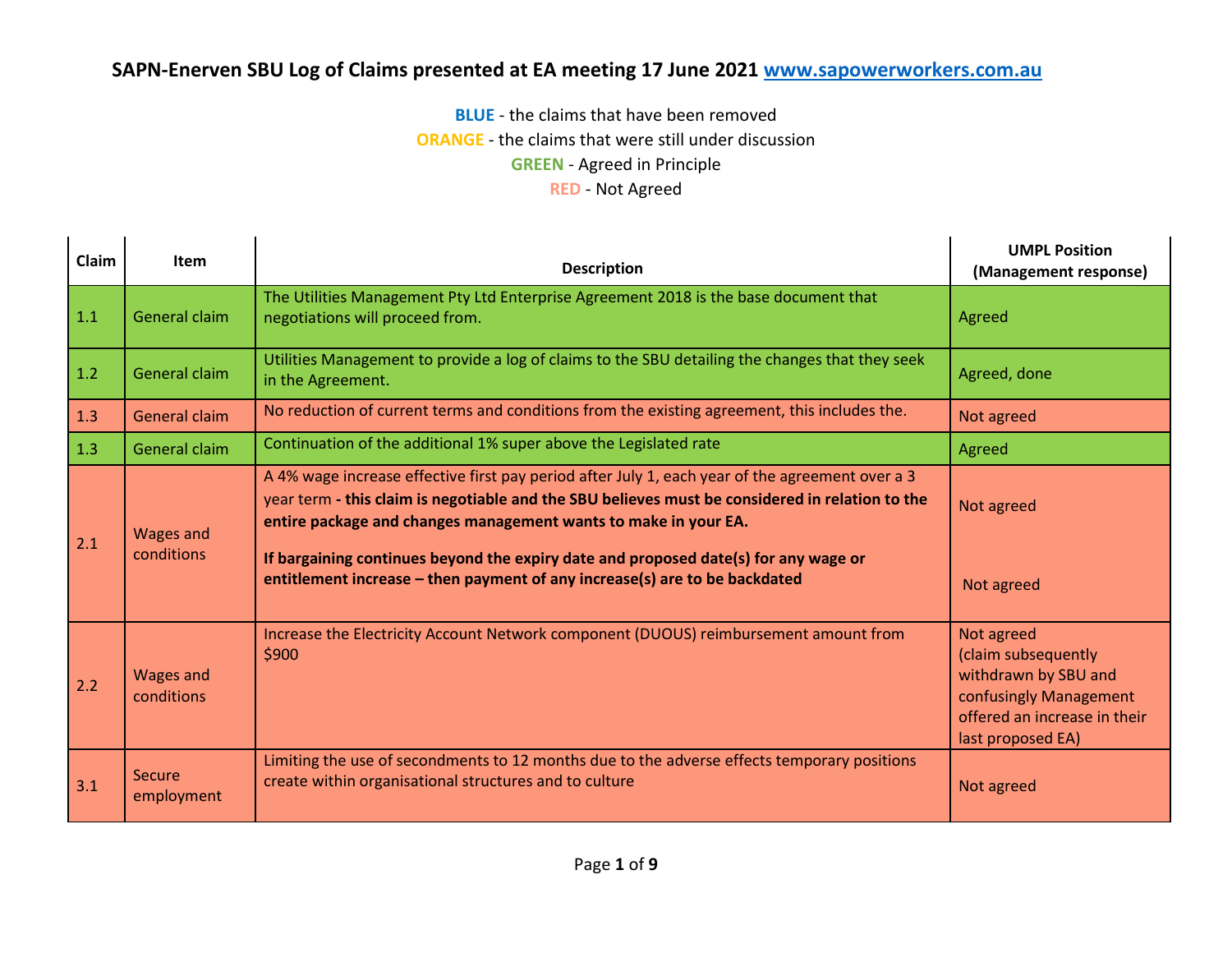| 3.2   | <b>Secure</b><br>employment | Effective definitions to the use of supplementary labour and tighter governance of defined term<br>contracts. 12 month limit or limited to the defined term of the contract.                                                                                                                                                                                                                                                  | <b>Not Agreed</b>                                      |
|-------|-----------------------------|-------------------------------------------------------------------------------------------------------------------------------------------------------------------------------------------------------------------------------------------------------------------------------------------------------------------------------------------------------------------------------------------------------------------------------|--------------------------------------------------------|
| 3.2.1 | <b>Secure</b><br>employment | Amend cl. 2.3.3.2 (to read) - Utilities Management will give preference (remove due<br>consideration) to the use of Utilities Management employees prior to initiating defined term<br>contract employment to supplement the existing workforce.                                                                                                                                                                              | SBU willing to withdraw if<br>3.1 and 3.2 is agreed    |
| 3.2.2 | <b>Secure</b><br>employment | Amend cl. 2.3.3.2 b) (to read) - to provide additional support, specialist skills and/or services to<br>meet a specific business need for defined projects over a specifically defined time period                                                                                                                                                                                                                            | SBU willing to withdraw if<br>3.1 and 3.2 is agreed    |
| 3.2.3 | <b>Secure</b><br>employment | Insert (d) into $cl.2.3.3.2$ – Be limited to a period of no longer than 12 months from<br>commencement date, or the time that has been specifically defined for the project.                                                                                                                                                                                                                                                  | SBU willing to withdraw if<br>3.1 and 3.2 is agreed    |
| 3.2.4 | Secure<br>employment        | Insert into 2.3.3.2 - Management will provide a report to the CCF annually on: 1) the number of<br>persons on fixed term contracts, 2) the projects they relate to (and anticipated time defined for<br>projects), and 3) time (may be presented in time ranges) each employee has been on a fixed<br>term contract, and 4) number of cumulative fixed-term contracts individuals have been<br>employed under (de-identified) | Not agreed<br>(Claim subsequently<br>withdrawn by SBU) |
| 3.3   | <b>Secure</b><br>employment | Defined term contracts will not be used repeatedly for the same position beyond 12 months or<br>the defined term of the project, once the defined project term ends it is ordinary business and<br>should revert to an ongoing/permanent position.                                                                                                                                                                            | SBU willing to withdraw if<br>3.1 and 3.2 is agreed    |
| 3.4   | <b>Secure</b><br>employment | Review of the use of Temporary Higher Class Duties, Job roles that should be paid it for<br>performing tasks out of grade and the use of secondments to replace Temporary Higher Class<br>Duties.                                                                                                                                                                                                                             | SBU willing to withdraw if<br>3.1 and 3.2 is agreed    |
| 3.5   | <b>Secure</b><br>employment | Limiting the unnecessary use of Supplementary Labour arrangements in SAPN/Enerven                                                                                                                                                                                                                                                                                                                                             | SBU willing to withdraw if<br>3.1 and 3.2 is agreed    |
| 3.6   | <b>Secure</b><br>employment | Strengthening the Contractor Parity Clause by amending it to prevent the occurrence of multi-<br>level or pyramid contracting, which increases precarious work and worker exploitation in our<br>industry                                                                                                                                                                                                                     | Not agreed                                             |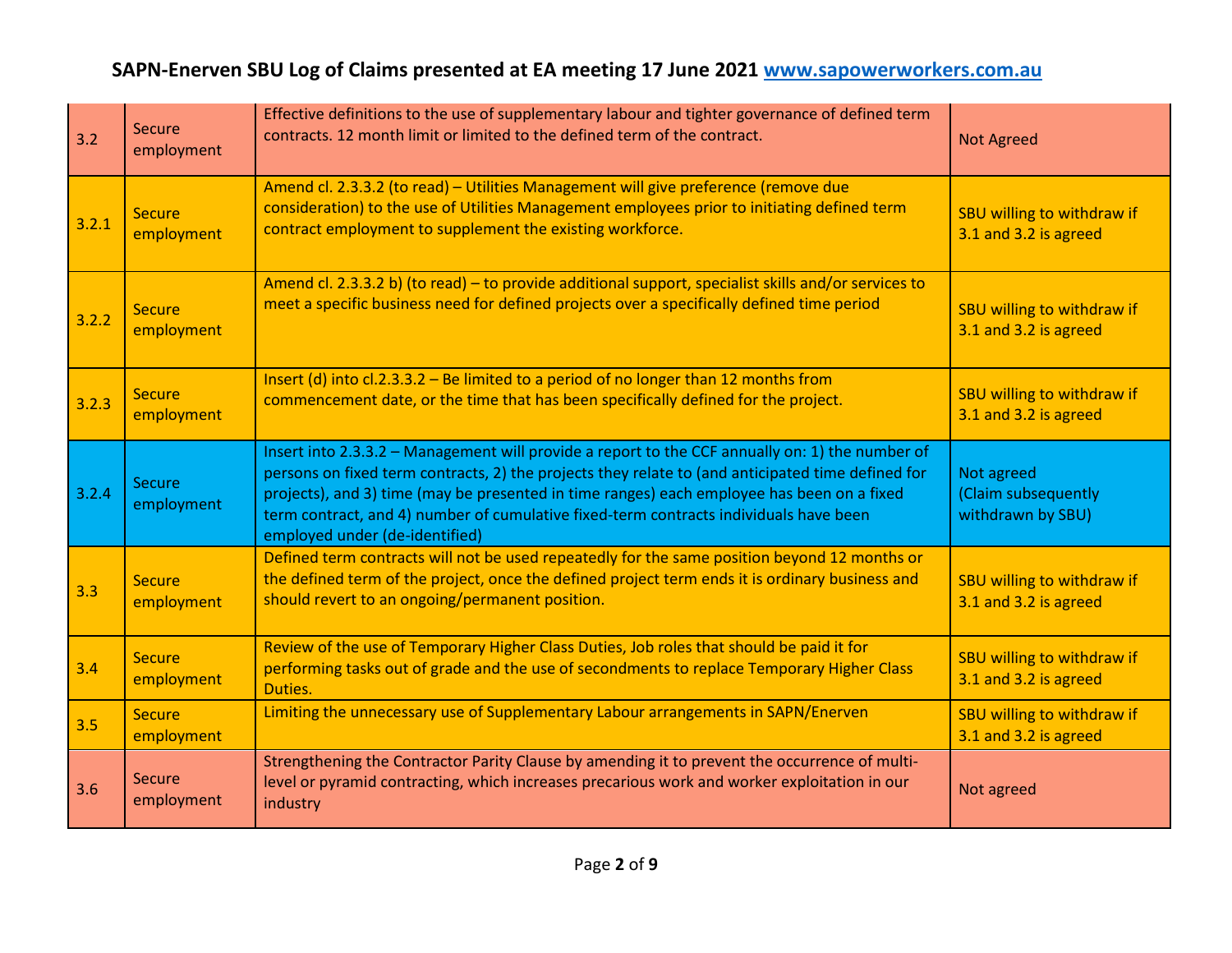| 3.7 | <b>Secure</b><br>employment<br><b>Secure</b>                | Add to section 7.6 - Utilities Management will report to the respective union(s) when<br>Supplementary contractors are found to have underpaid workers, in the same manner<br>consultation occurs on the selection of providers of supplementary labour and contract for<br>services in section 3.3. And what actions the supplementary contractor has undertaken to make<br>good for any underpayment<br>Undertake a review of use of Supplementary Labour arrangements in SAPN/Enerven                                                                                                                                                                                                                                                                                                                                                                                                                                                                                                                                                                                                                                                                                  | Not agreed<br>(Claim subsequently<br>withdrawn by SBU) |
|-----|-------------------------------------------------------------|---------------------------------------------------------------------------------------------------------------------------------------------------------------------------------------------------------------------------------------------------------------------------------------------------------------------------------------------------------------------------------------------------------------------------------------------------------------------------------------------------------------------------------------------------------------------------------------------------------------------------------------------------------------------------------------------------------------------------------------------------------------------------------------------------------------------------------------------------------------------------------------------------------------------------------------------------------------------------------------------------------------------------------------------------------------------------------------------------------------------------------------------------------------------------|--------------------------------------------------------|
| 3.8 | employment                                                  |                                                                                                                                                                                                                                                                                                                                                                                                                                                                                                                                                                                                                                                                                                                                                                                                                                                                                                                                                                                                                                                                                                                                                                           |                                                        |
| 3.9 | <b>Secure</b><br>employment                                 | Insert into 2.3.3.2 - Management will provide a defined process for automatic conversion from<br>defined term contract/supplementary labour to permanent employment before 12 months if the<br>role is not made redundant.                                                                                                                                                                                                                                                                                                                                                                                                                                                                                                                                                                                                                                                                                                                                                                                                                                                                                                                                                | Not agreed                                             |
| 4   | <b>Gender equality</b><br>and<br>opportunities<br>for women | Include a new clause - Greater opportunities for women, to include but not be limited to;<br>4.1.1. The provision of training days (and training opportunities) especially for women<br>employees to update, upgrade and/or obtain new skills and qualifications. For example<br>vocational training, certificate level or other higher education training.<br>4.1.2. The establishment of a sponsorship program (a more holistic version of mentoring) to help<br>women overcome career barriers by pairing them with a senior manager to support individual<br>development through the sharing of expertise and knowledge.<br>4.1.3. The establishment of a high level committee to include elected women staff<br>representatives from across Utilities Management who are enabled and supported to consult<br>with, gather and present the ideas of staff on key issues and opportunities for: flexibility,<br>development training, policy development, job security and respect.<br>4.1.4. Undertake a review of policies company-wide for any implicit bias to ensure that policies<br>provide the same rewards, resources and opportunities regardless of gender. | Not agreed                                             |
|     |                                                             | After discussion of this claim the SBU amended to:<br>A representative from each union be able to be nominated for membership of SA Power<br>Networks' 'Diversion and Inclusion committee'                                                                                                                                                                                                                                                                                                                                                                                                                                                                                                                                                                                                                                                                                                                                                                                                                                                                                                                                                                                | Amended claim Not agreed                               |
| 5.1 | <b>Work life</b><br>balance                                 | Provide a fair and transparent process to better manage workload for all employees. Insert a new<br>clause - Workload Management (attached at the end of this document)                                                                                                                                                                                                                                                                                                                                                                                                                                                                                                                                                                                                                                                                                                                                                                                                                                                                                                                                                                                                   | Not agreed<br>(Claim subsequently<br>withdrawn by SBU) |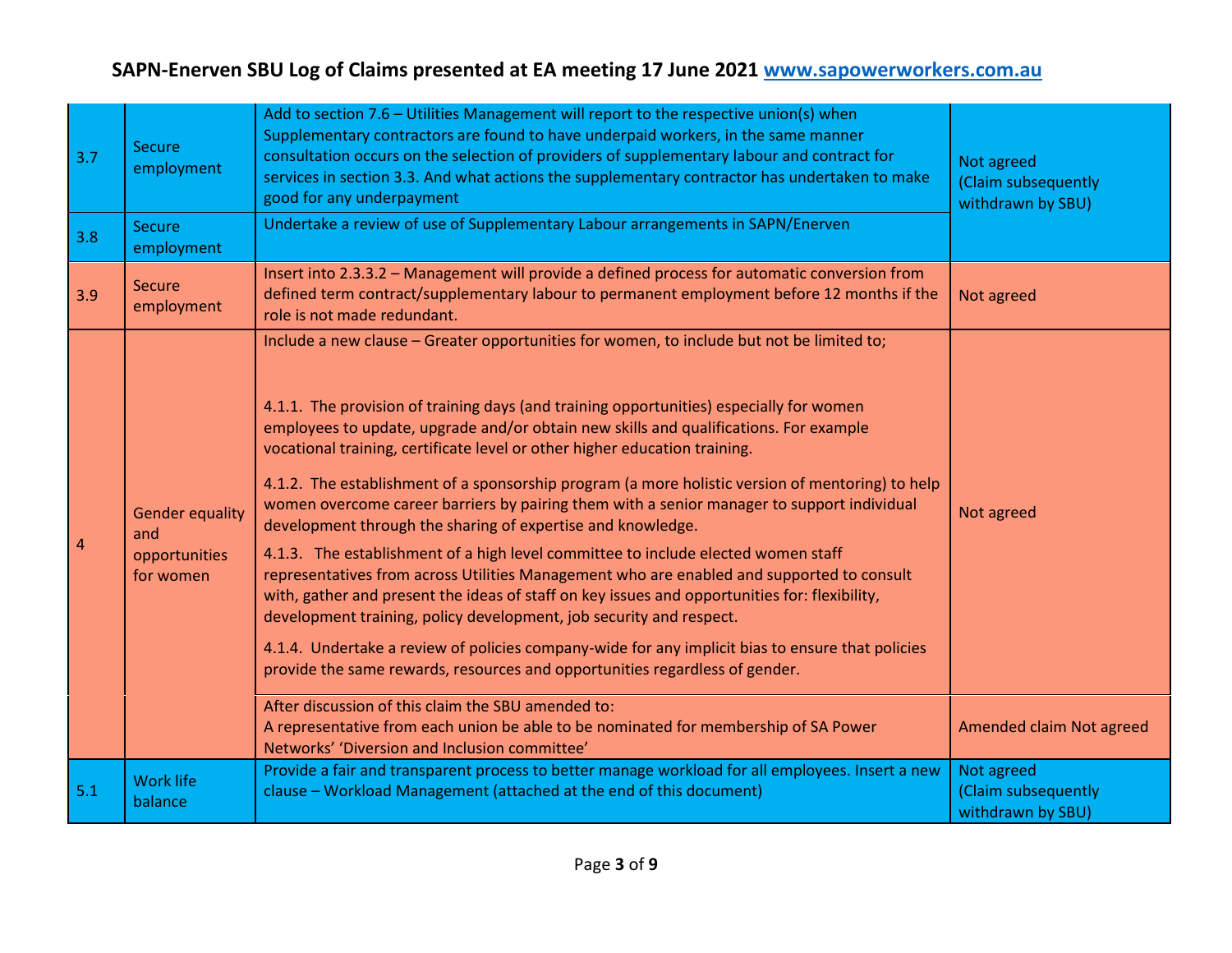| 5.2 | <b>Work life</b><br>balance | Seeking introduction of a breastfeeding clause to better support and accommodate employees<br>returning to work:<br>Utilities Management is committed to supporting an appropriate work/life balance for<br>x.1<br>employees and will implement flexible work arrangements to support women who wish to<br>breastfeed at work. 'Breastfeeding' includes expressing milk.<br>Utilities Management will provide access to up to 60 minutes paid time per working day<br>x.2<br>to facilitate on or off-site breastfeeding.<br>x.3 Utilities Management will provide a comfortable and appropriately equipped private<br>place in which to breastfeed and access to appropriate hygienic support facilities (including for<br>breastmilk and equipment storage) this paragraph of claim withdrawn by SBU | Not agreed                                                    |
|-----|-----------------------------|-------------------------------------------------------------------------------------------------------------------------------------------------------------------------------------------------------------------------------------------------------------------------------------------------------------------------------------------------------------------------------------------------------------------------------------------------------------------------------------------------------------------------------------------------------------------------------------------------------------------------------------------------------------------------------------------------------------------------------------------------------------------------------------------------------|---------------------------------------------------------------|
| 5.3 | <b>Work life</b><br>balance | Increasing Family Violence leave entitlement to 20 days (non-cumulative)                                                                                                                                                                                                                                                                                                                                                                                                                                                                                                                                                                                                                                                                                                                              | Agreed                                                        |
| 5.4 | <b>Work life</b><br>balance | Remove the cap on flexi time and increase the number of flexi days off able to be taken each<br>month so we can better manage our workload without forfeiting accruals.                                                                                                                                                                                                                                                                                                                                                                                                                                                                                                                                                                                                                               | Not agreed<br>(Claim subsequently<br>withdrawn by SBU)        |
|     |                             | After discussion of this claim the SBU amended to:<br>Increasing limit for use of flex days to 3 per month and paying workers at the overtime rate for<br>time accrued in excess of the 'cap'                                                                                                                                                                                                                                                                                                                                                                                                                                                                                                                                                                                                         | Amended claim not<br>supported                                |
| 5.5 | <b>Work life</b><br>balance | Remove the restriction of accruing flexi time when working from home                                                                                                                                                                                                                                                                                                                                                                                                                                                                                                                                                                                                                                                                                                                                  |                                                               |
| 5.6 | <b>Work life</b><br>balance | Amend 8.2.3 d) to read - Where utilities management shuts down a part of the business up to<br>three (3) days between 25 December in any year and 1 January of the following year, employees<br>in those parts of the business (remove 'will be required to take annual leave as directed during<br>this period;') will be required to take leave, and can include; Rostered Days Off (RDOs), flexi-time,<br>Long Service Leave (LSL) and Annual Leave.                                                                                                                                                                                                                                                                                                                                               | Agreed                                                        |
| 5.7 | <b>Work life</b><br>balance | Incorporation of new 'Working from home' clause (attached at end of this document)                                                                                                                                                                                                                                                                                                                                                                                                                                                                                                                                                                                                                                                                                                                    | Not agreed                                                    |
| 5.8 | <b>Work life</b><br>balance | Option for salary workers to move to a 36-hour week in operational roles                                                                                                                                                                                                                                                                                                                                                                                                                                                                                                                                                                                                                                                                                                                              | (Claim subsequently<br>withdrawn by SBU)                      |
| 5.9 | <b>Work life</b><br>balance | Workers to be allowed Annual Leave regardless of Availability Roster cycle                                                                                                                                                                                                                                                                                                                                                                                                                                                                                                                                                                                                                                                                                                                            | Not agreed<br>(Claim subsequently<br>withdrawn by SBU and SBU |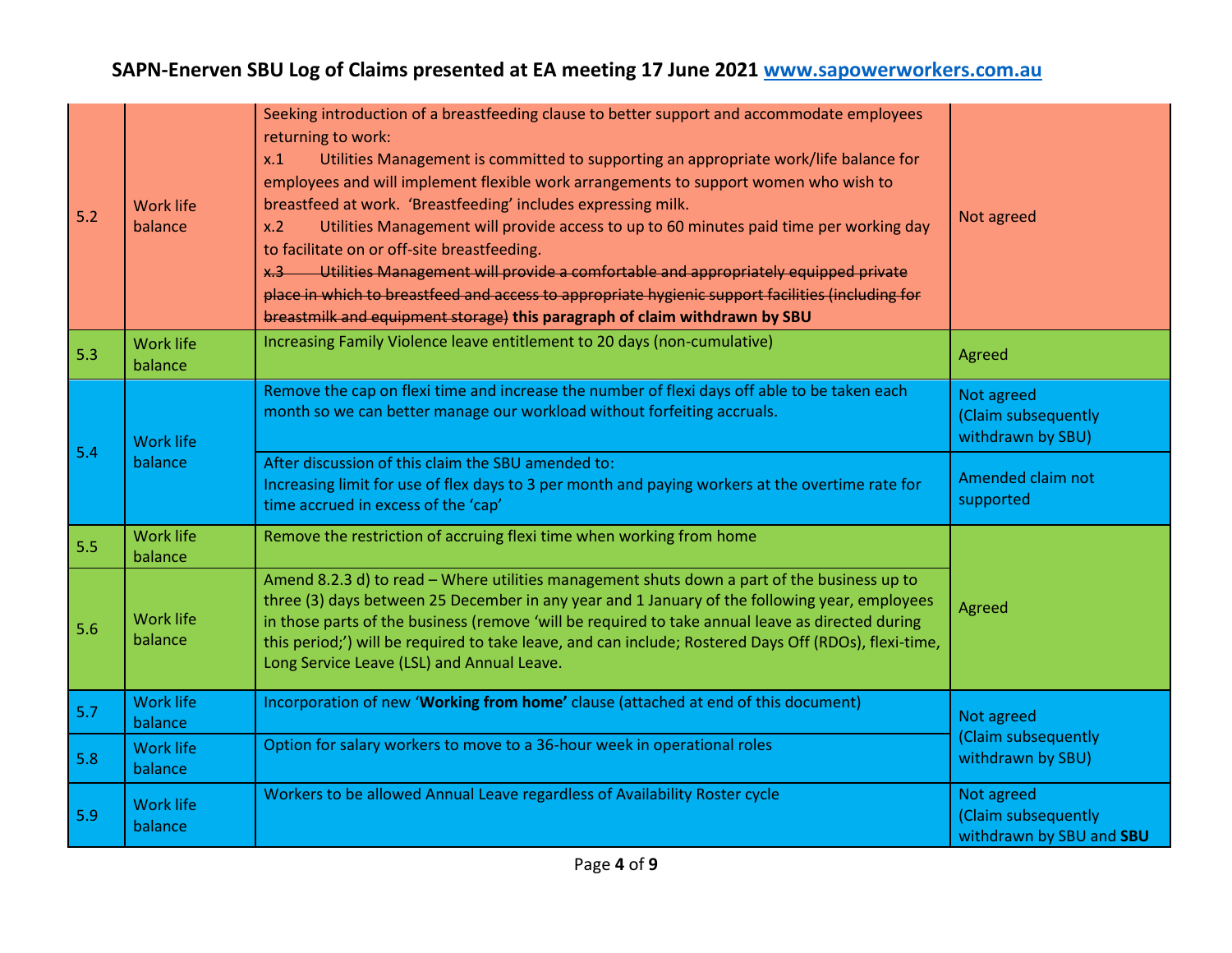|             |                             |                                                                                                                                                                                                                                                                                                                                                                                                                                                                                                   | will be required to deal with<br>by way of disputes)                                  |
|-------------|-----------------------------|---------------------------------------------------------------------------------------------------------------------------------------------------------------------------------------------------------------------------------------------------------------------------------------------------------------------------------------------------------------------------------------------------------------------------------------------------------------------------------------------------|---------------------------------------------------------------------------------------|
| $5.10$      | <b>Work life</b><br>balance | Have a Cultural Leave clause added to the EA - 3 days - ASU Clause to be added (attached at end<br>of this document)                                                                                                                                                                                                                                                                                                                                                                              | Not agreed                                                                            |
|             |                             | Improvements in the consultation process about change to include employees in early<br>discussions prior to decisions being made.                                                                                                                                                                                                                                                                                                                                                                 | Not agreed<br>(Claim subsequently<br>withdrawn by SBU)                                |
|             |                             | Amend paragraph 2 of 3.1.1 to read: Consultation will mean informed discussion between<br>Utilities Management, its employee(s) and their Union representative(s) on workplace change<br>likely to have a significant impact on an employee or employees. The purpose is to involve<br>employees in the decision making process and to consider all information, advice, opinions and<br>to create a genuine opportunity to influence Utilities Management's final decision.                      |                                                                                       |
|             |                             | Insert new paragraph cl.3.1.1: Utilities Management must act in good faith in relation to the<br>consultation process provided in this clause. In this clause, "good faith" includes obligations to<br>meet, disclose relevant information, genuinely consider proposals and respond with reasons, and<br>to refrain from capricious or unfair conduct that undermines consultation. Discussed 12/4 when<br>sapn discussed their opposing claim (SAPN claim 7).                                   | <b>Not agreed</b><br>(SBU's subsequent position<br>is to Maintain existing<br>Clause) |
| $6^{\circ}$ | Improved<br>Consultation    | Provide greater flexibility to the meeting frequency of the Communication and Consultation<br>Forum (CCF).                                                                                                                                                                                                                                                                                                                                                                                        | Not agreed<br>(Claim subsequently<br>withdrawn by SBU)                                |
|             |                             | Amend the final paragraph of 3.4.1 to read: There will be a maximum of three (3) meetings per<br>year, notionally held in each March, July and November unless further additional meetings are<br>requested by either Utilities Management or the Unions and agreed by both parties to consult on<br>urgent matters. Meetings will be scheduled well in advance and will be held at agreed times. The<br>administrative arrangements for these meetings will be provided by Utilities Management. | <b>Not agreed</b><br>(SBU will deal with issues by<br>way of individual disputes)     |
|             |                             | Expand the purpose of the Communication and Consultation Forum (CCF) to include the<br>opportunity for Unions to brief Utilities Management on issues of importance.                                                                                                                                                                                                                                                                                                                              | Not agreed<br>(Claim subsequently<br>withdrawn by SBU)                                |
|             |                             | Utilities Management is to notify all CCF participants of items that have sought to be included for<br>discussion on the agenda, even if Utilities Management through the CCF rejects their inclusion.                                                                                                                                                                                                                                                                                            | Not agreed<br>(Claim subsequently<br>withdrawn by SBU)                                |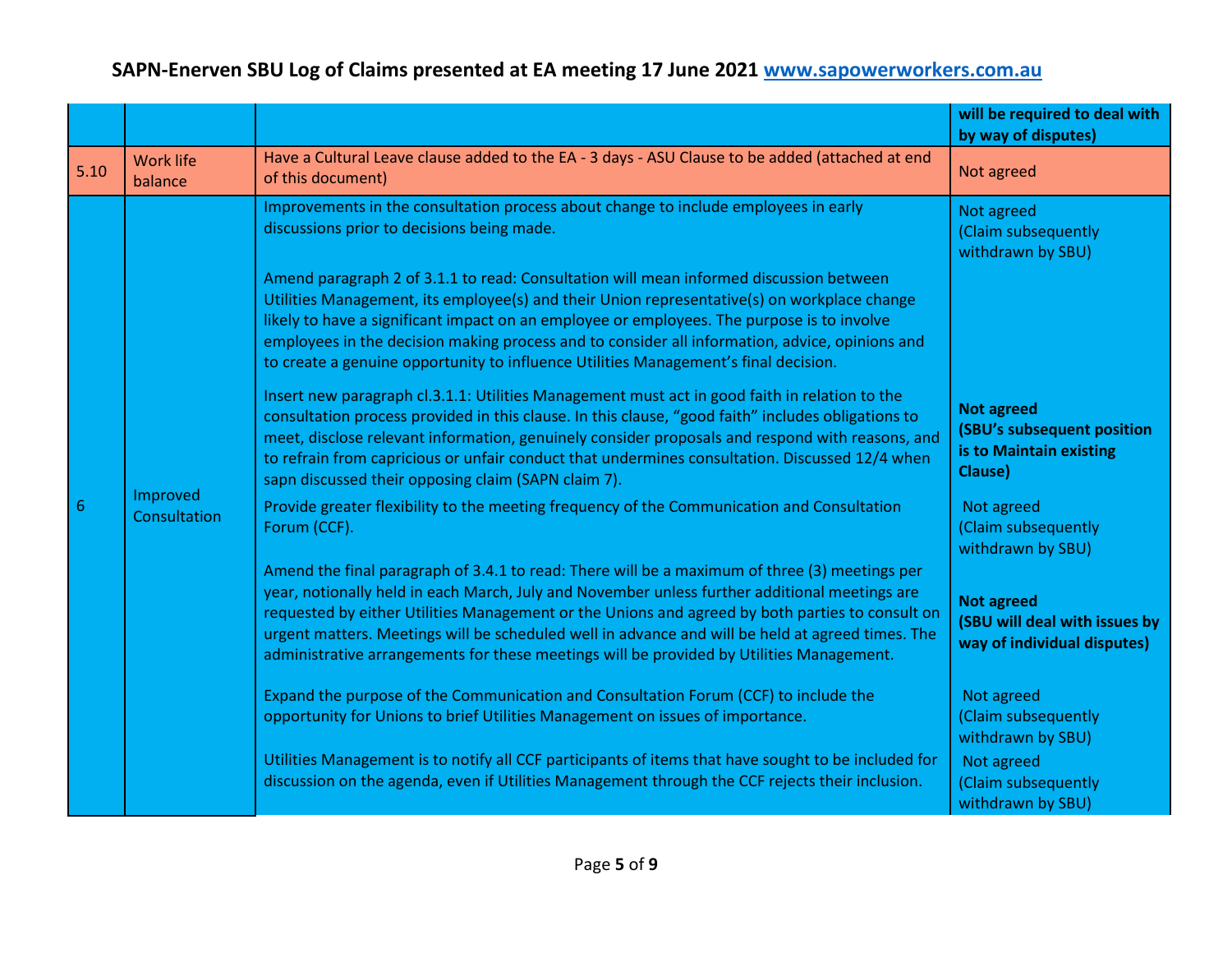|       |                                                      | In 3.4.1 include definitions for 'significant number' and 'smaller groups' so there is greater<br>certainty as to the matters relevant to the CCF.                                                                                                                                                                   | Not agreed<br>(Claim subsequently<br>withdrawn by SBU) |
|-------|------------------------------------------------------|----------------------------------------------------------------------------------------------------------------------------------------------------------------------------------------------------------------------------------------------------------------------------------------------------------------------|--------------------------------------------------------|
| 7.1   | Continuous<br><b>Shift Workers</b>                   | Counting sick leave in days not hours e.g. the same as Electranet System Operators NOC and<br>dispatch employees                                                                                                                                                                                                     | Not agreed                                             |
| $7.2$ | Continuous<br><b>Shift Workers</b>                   | Addition of a 10% loading for employees on the 'float shift'                                                                                                                                                                                                                                                         | Not agreed<br>(Claim subsequently<br>withdrawn by SBU) |
| 7.3   | Continuous<br><b>Shift Workers</b>                   | Increase entitlement to annual leave from 5 (five) to 6 (six) weeks (9.9.3.1 b)) NOC and dispatch<br>employees                                                                                                                                                                                                       | Not agreed                                             |
| 7.4   | Continuous<br><b>Shift Workers</b>                   | Annualised Pay' (4.10) add agreement will not be unreasonably withheld.                                                                                                                                                                                                                                              | Not agreed                                             |
| 7.5   | Continuous<br><b>Shift Workers</b>                   | Increase shift allowance for continuous shift workers 'Saturday - all shifts' from 50% to 100%<br>(9.3.1) - to make it consistent with other SAPN workers                                                                                                                                                            | Not agreed                                             |
| 8.1   | Non continuous<br>shift &<br>availability<br>workers | Availability and Shift Rosters and workers Day/Shift Worker Status only to be changed by<br>agreement with the majority of workers affected                                                                                                                                                                          | Not agreed<br><b>CRITICAL CLAIM</b>                    |
| 8.2   | Non continuous<br>shift &<br>availability<br>workers | Workers participating in an Availability Roster get an extra week of annual leave each year to<br>recompense them for family time lost throughout the years Availability cycle                                                                                                                                       | Not agreed<br>(Claim subsequently<br>withdrawn by SBU) |
| 8.3   | Non continuous<br>shift &<br>availability<br>workers | Major Incident Allowance is to be paid to all workers who work outside of hours during any<br>"Force Majeure" event<br>After discussion the SBU amended this claim with:<br>Major Incident Allowance is to be paid to all workers who work when AER declared a Major<br>Incident and SPS payments are not applicable | Not agreed                                             |
| 8.4   | Non continuous<br>shift &<br>availability<br>workers | Any worker who performs Availability (on a roster, ad hoc, or called in by SA Power Networks) on<br>a Public Holiday will be credited 1 days Annual Leave on top of the current pay arrangements to<br>recompense the worker for family time lost by working a Public Holiday                                        | Not agreed<br>(Claim subsequently<br>withdrawn by SBU) |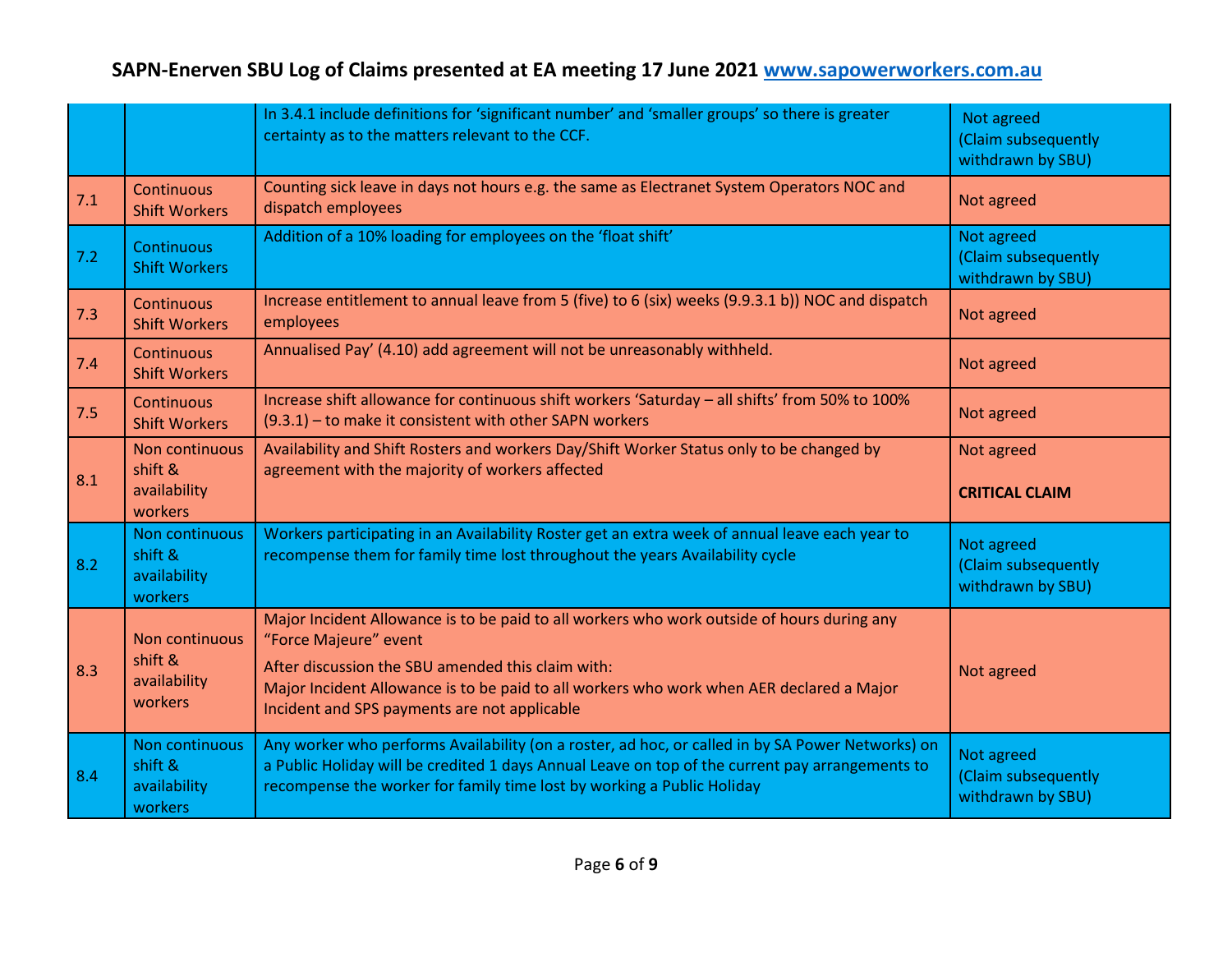| 8.5  | Non continuous<br>shift &<br>availability<br>workers | Duty Officers to receive the half minimum amount at the first ring of a phone call, if the phone<br>call lasts longer than 15 minutes, or it is 2 phone calls in an hour, a full minimum is paid      | Not agreed                                                                   |
|------|------------------------------------------------------|-------------------------------------------------------------------------------------------------------------------------------------------------------------------------------------------------------|------------------------------------------------------------------------------|
| 8.6  | Non continuous<br>shift &<br>availability<br>workers | Definition for the word "required" to fix prevent the non-payment of LAFHA as seen on KI<br>recently                                                                                                  | Agreed                                                                       |
| 9    | <b>Allowances</b>                                    | Disability Allowance to be altered to Full Disability only. Any worker that qualifies for a Disability<br>Allowance shall be paid the full entitlement. Partial Disability to be removed from the EA. | Not agreed                                                                   |
| 10.1 | OHS&W                                                | Inclement Weather Policy with an allowance attached for situations where work must proceed<br>during inclement conditions.                                                                            | Not agreed<br>(Claim subsequently                                            |
| 10.2 | OHS&W                                                | Amenities or Light Vehicles/Vehicular transport available for all workers to access amenities at all<br>times.                                                                                        | withdrawn by SBU - and will<br>be dealt with as WHS<br>disputes as required) |

#### **Claim 5.1 –** WORKLOAD MANAGEMENT **(Not agreed to by management and claim subsequently withdrawn by SBU)**

- (a) The parties support the principle that employees should be able to achieve an appropriate balance between their work and personal lives.
- (b) An appropriate balance between and employee's work and personal life:
	- a. Contributes toward healthy and productive workplaces;
	- b. Helps build a positive morale in the workplace; and
	- c. Assists in strengthening an individual's social and family relationships
- (c) Utilities Management Managers, Employee's and Employee representatives play a positive role in ensuring Employee workloads are reasonable.
- (d) The parties recognise there may be unavoidable peak workload periods where Employees' workloads increase; however, this should be the exception rather than normal practice.
- (e) Employees are to be properly compensated for any additional hours worked in line with the provisions contained in this Agreement.
- (f) Managers and Employees should therefore ensure that Employees' workloads are reasonable and will:
	- a. Ensure Employees have sufficient and appropriate resources to undertake their tasks;
	- b. Ensure the tasks allocated to Employees can reasonably be performed in the hours for which they are employed, including reasonable additional hours;
	- c. Monitor Employee workloads, work patterns, priorities, staffing levels, classifications, use of work-life balance arrangements and any other relevant indicators within the workplace;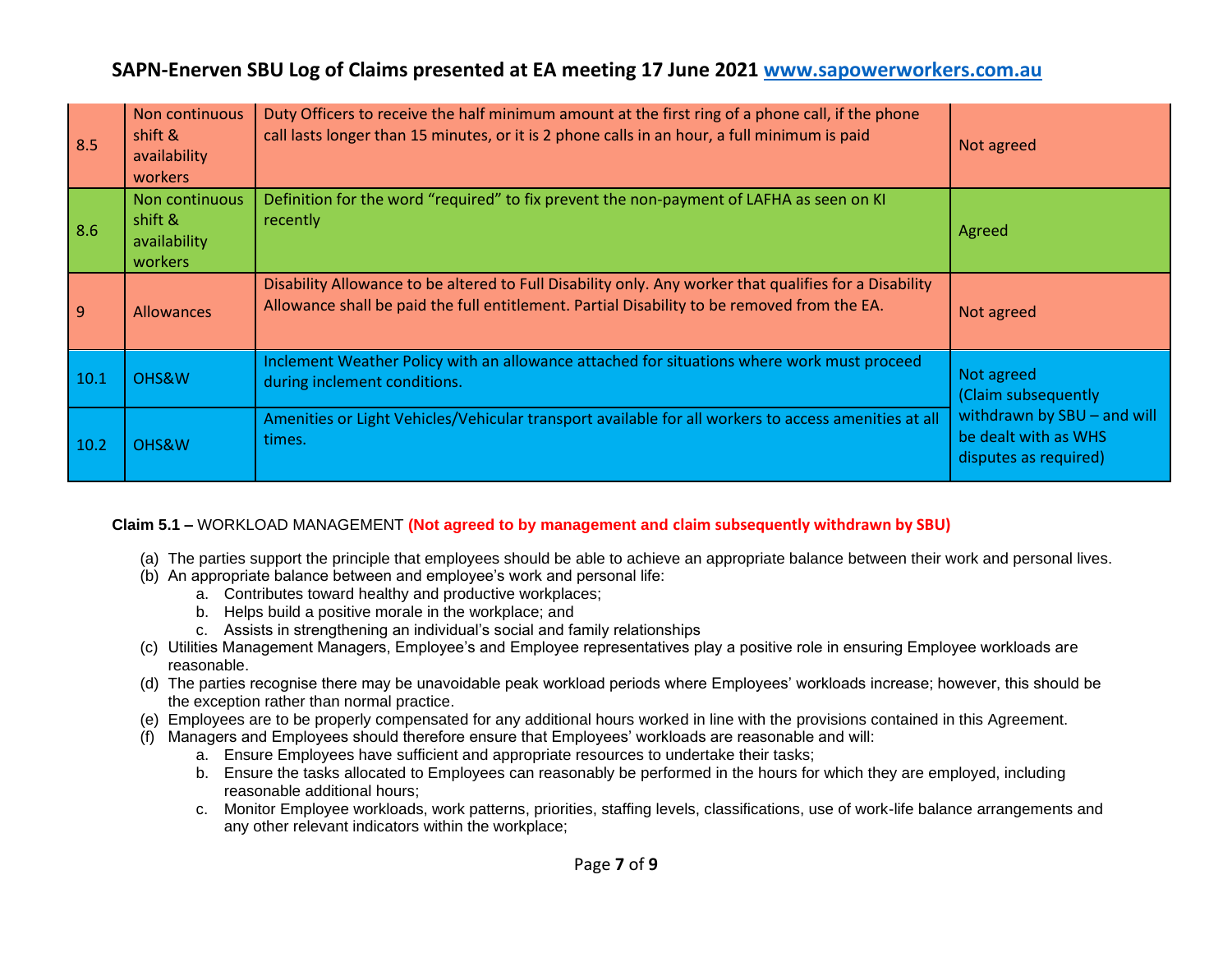- d. Implement strategies to ensure workloads remain reasonable;
- e. Monitor vacant positions and fill vacancies in a timely manner, and;
- f. Consult with employees and their nominated representatives over workload issues.
- (g) Employees may request in writing for management to review ongoing and sustained workload issues in the workplace. Where so requested, management will consider the workload factors and issues raised, consider their effect on the workplace and if required, implement strategies to ensure reasonable workloads are maintained.
- (h) Management will respond in writing to the employee(s) concerns in a timely manner.
- Employees will continue to work normally and the status quo will be preserved while these matters are being addressed except where the personal safety of employees is at risk.

#### **Claim 5.7 –** Working from home **(Not agreed to by management and claim subsequently withdrawn by SBU)**

- 1. Utilities Management acknowledges the potential mutual benefits when employees have the option to work from home, including; a better work-life balance, improved productivity, reduced costs, and increased job satisfaction.
- 2. Working from home should be a voluntary and consensual arrangement, and can include a mix of working from home and the employees ordinary work place.
- 3. If a request to work from home is rejected, the employee will be provided with the reason(s) in writing at the time the decision is communicated.
- 4. An agreement to work from home should be confirmed in writing along with any conditions e.g. time of period that has been agreed, days agreed to.
- 5. Any agreement to work from home will not alter any applicable terms and conditions, legislation, awards or agreements, level of position, pay rate and related entitlements.
- 6. The agreement may be terminated by either party prior to expiry, provided the party wishing to terminate gives reasonable notice of; four weeks, if the agreed period was for six months or longer: or two weeks if less than six months.
- 7. Utilities Management is responsible for the health, safety and welfare of the employee at work and whilst working at a home based site.
- 8. Any variation to an agreement that has been made must be agreed to by both Utilities Management and the employee and must be confirmed in writing.
- 9. Relevant terms and conditions of employment that apply at the employee's place of work also apply at the home based work site.
- 10. Employees should not face unreasonable out-of-pocket costs associated with set-up and compliance. If directed to work from home Utilities Management is responsible for all reasonable set-up and compliance costs.
- 11. All Occupational Health and Safety policies which apply at the employee's usual place of work shall, as far as practicable, apply in carrying out work at the home based work site.
- 12. Working from home will not exclude employees' ability to accumulate flexi-time.
- 13. Utilities Management will provide all equipment required to effectively carry out work from home. A list of equipment both required and supplied will specify who owns the equipment and must be provided in writing to the employee.